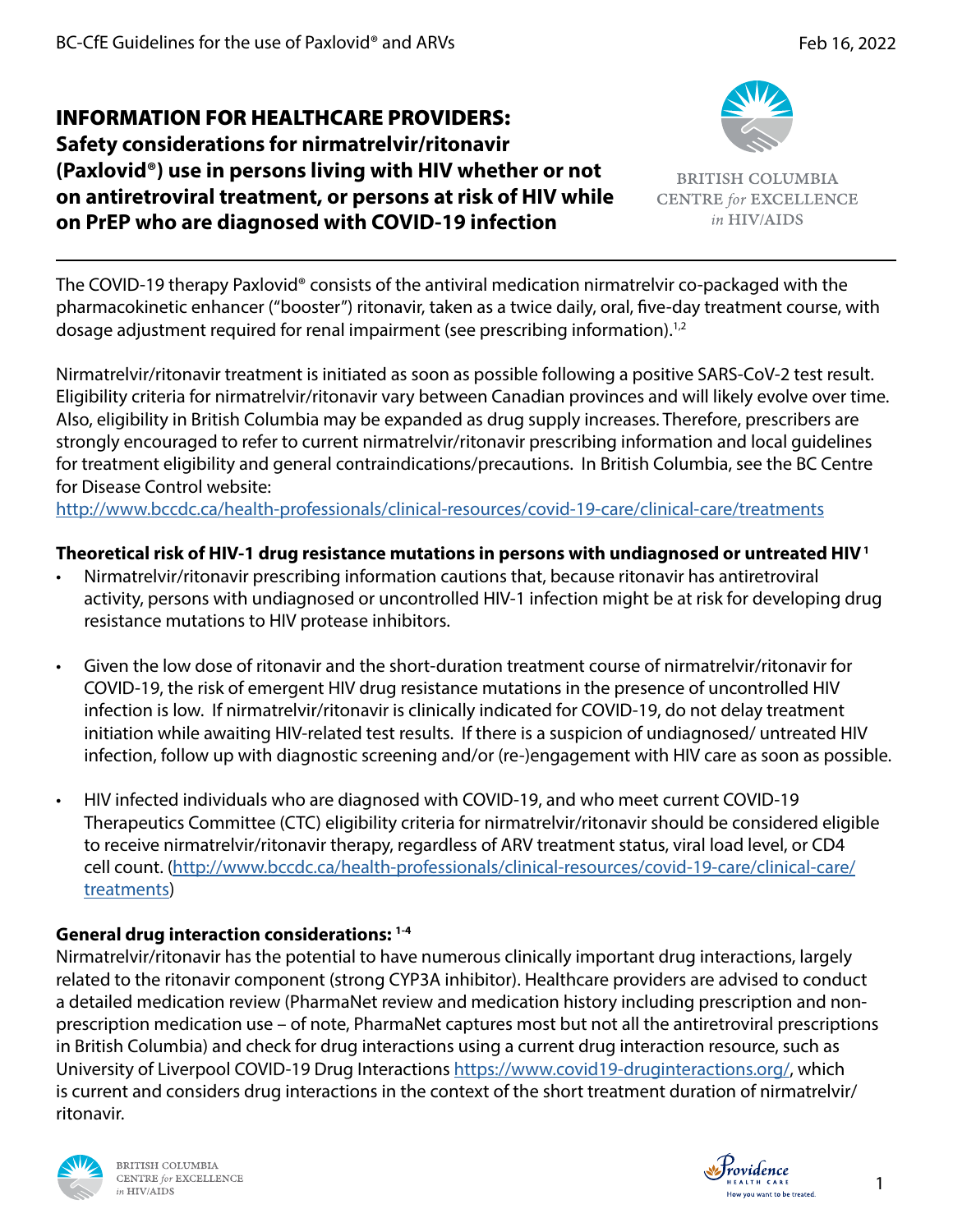### **Co-administration with Antiretroviral therapy (ART) or Pre-exposure prophylaxis (PrEP) medications**

The combination of nirmatrelvir/ritonavir with antiretroviral HIV medications has not been evaluated in clinical studies, and there is limited clinical experience. Prescribers are encouraged to individualize riskbenefit assessment, considering potential drug interactions, comorbidities (including kidney disease), and risk factors for severe COVID-19 disease.

In general, ART or PrEP may be continued without interruption during nirmatrelvir/ritonavir therapy. Specific clinical scenarios include:

- 1. **ART regimen includes the "booster" ritonavir or cobicistat:** 1,3,4 Paxlovid® prescribing information recommends taking nirmatrelvir/ritonavir in addition to the usual ART regimen, without dose adjustment (i.e. short-term additive doses of "booster" components).
	- The additive ritonavir and/or cobicistat doses from combined ART and COVID-19 treatments may be associated with short-term increased side effects such as gastrointestinal upset.
- 2. **ART regimen or PrEP medication includes tenofovir alafenamide:** 3,4 No dose adjustment of tenofovir alafenamide (TAF) is required. Continue the usual ART or PrEP medication schedule.
	- Ritonavir inhibits the transporter P-gp and may increase the absorption of tenofovir from the gut, increasing tenofovir levels. Although TAF prescribing information recommends a 10 mg daily dose when co-administered with ritonavir, persons whose ART or PrEP regimen includes TAF 25 mg daily do NOT require TAF dose adjustment during short-term nirmatrelvir/ritonavir therapy.4
- 3. **ART regimen includes hepatic (CYP3A) enzyme-inducing antiretrovirals:** 3,4 Nirmatrelvir/ritonavir may be given together with efavirenz or nevirapine without dose adjustment.
	- The antiretrovirals nevirapine and efavirenz are moderate inducers of CYP3A4 and could potentially decrease levels of nirmatrelvir/ritonavir. Although co-administration has not been studied, drug interaction resources<sup>3,4</sup> suggest the Paxlovid® 100 mg twice daily ritonavir dose likely offsets a potential decrease in ritonavir levels secondary to efavirenz or nevirapine CYP3A induction.<sup>3</sup>
- 4. **ART regimen includes maraviroc:** 3-5 For ART regimens including ritonavir or cobicistat, the usual maraviroc dose is 150 mg twice daily. Persons whose current maraviroc dose is a total of 300 mg daily should continue their usual dose during nirmatrelvir/ritonavir therapy.
	- Persons taking an unboosted ART regimen with a total maraviroc dose >300 mg daily should continue their usual dose. If significant maraviroc side effects develop (diarrhea, nausea, headache, hypotension), a temporary maraviroc dose reduction may be considered.4 Consult the HIV care provider/ HIV pharmacist (and continue the usual maraviroc dose while awaiting guidance).